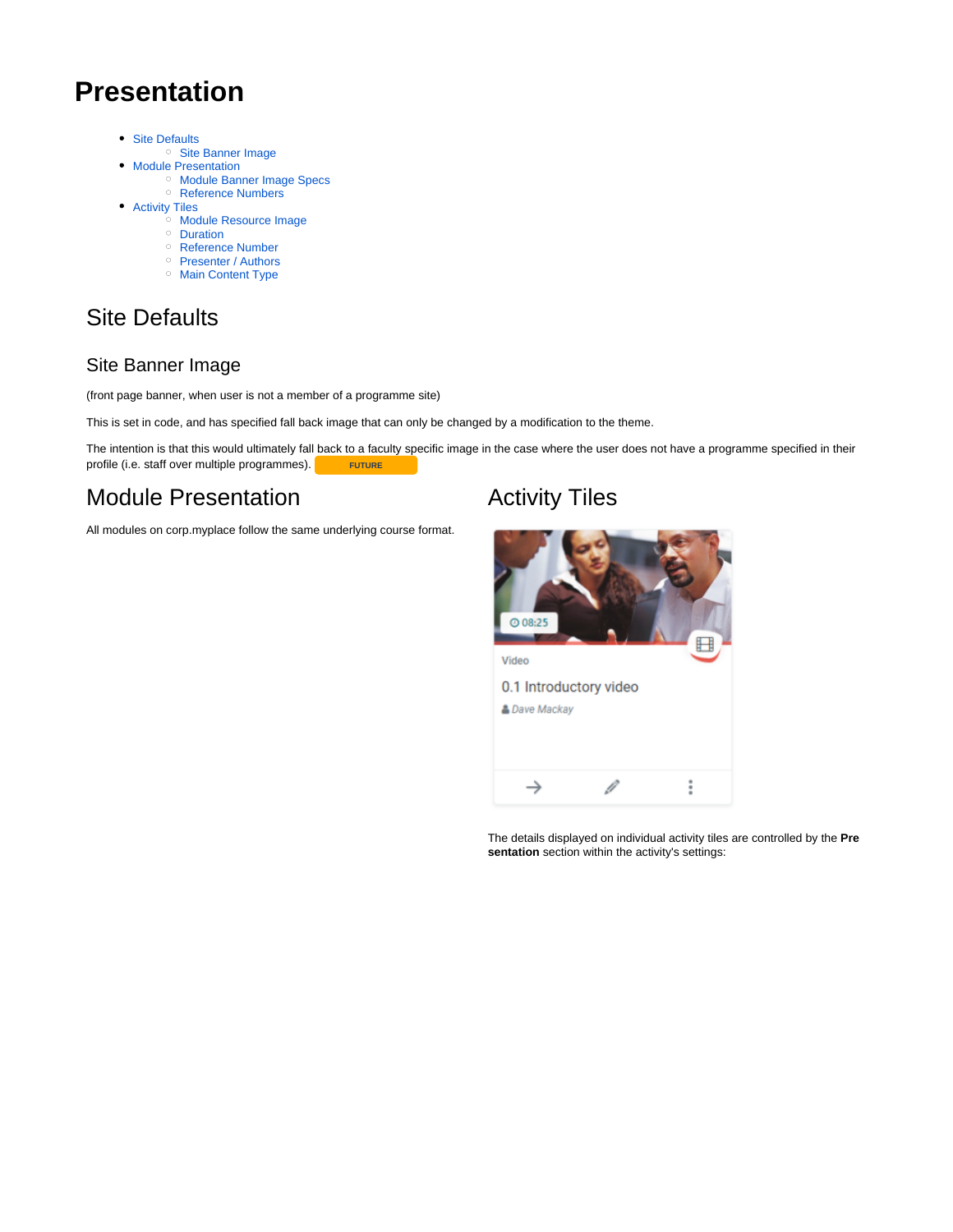## A Web Page



## **Section Title**



## **Section Title**

<span id="page-1-1"></span><span id="page-1-0"></span>

Presentation

## Current thumbnail



## Module resource image Choose a file...

that is image is meant to be decorative and there is not an option to add alternative text. Please do not use this image to communicate information that is not mentioned in the card title or label. Please avoid using images of text. If the field is left blank, the theme will automatically use the course module image in the activity cards.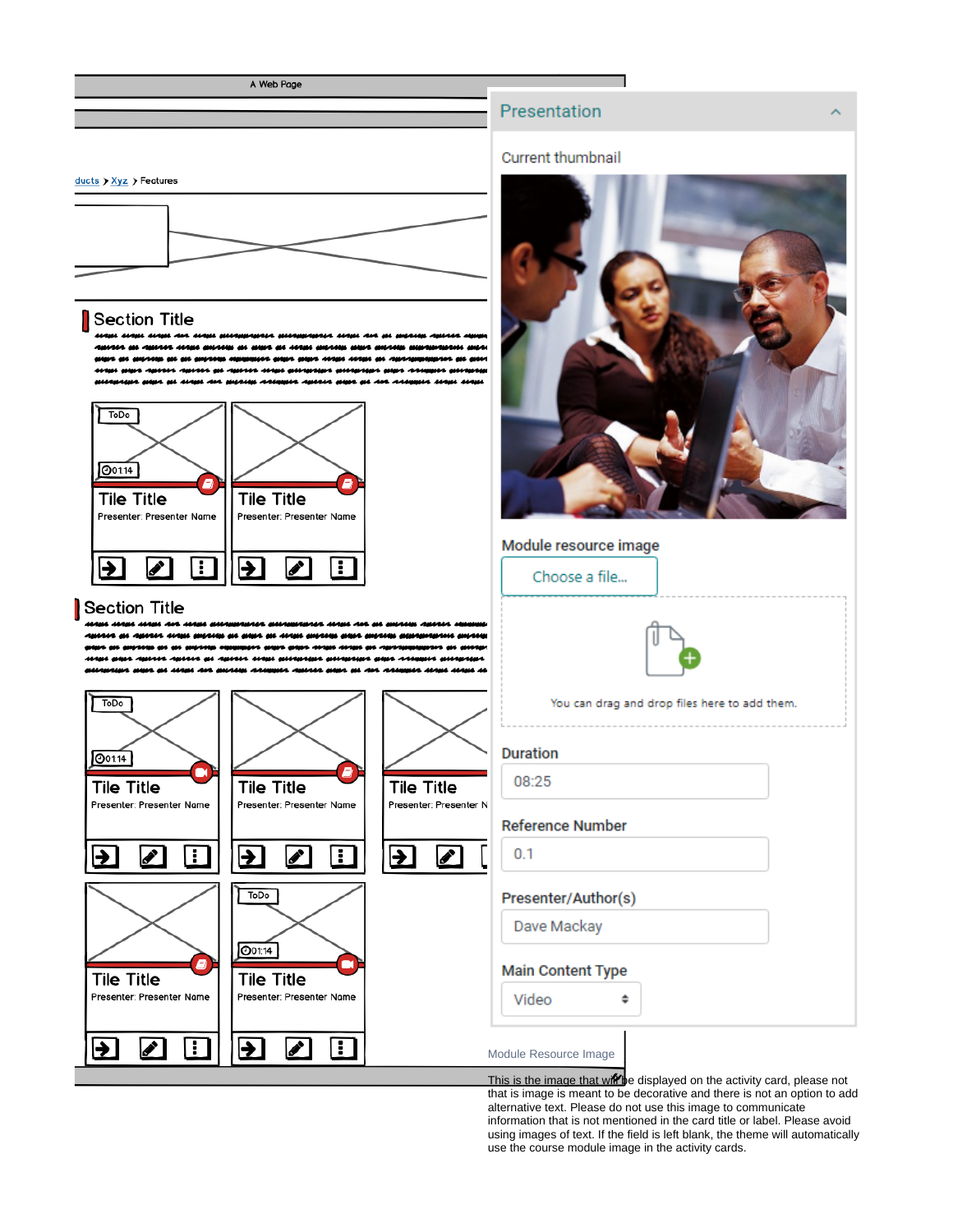## Module Banner Image Specs

The module banner image will be displayed on:

#### ■ module header ■ module card

■ module activity cards where no image is specified (see Module [Resource Image below](#page-1-1))

As the image will need to adapt to various placements and screen sizes, there isn't one specific size that will work for all images.

Things to consider when selecting the banner image:

- Avoid text on image or other functional information
- The image should be treated as a decoration only
- Any part of of the image could be cropped at a specific screen size

#### What works best:

- A large image ideally with **width between 1800px and 2500px**
- **72dpi resolution** (please do not use images optimised for print)
- Where possible without loosing quality, less than 150kb size after compression (please compress images before uploading) ■ Central area of focus
- A decorative image that can be cropped at different sizes without losing meaning

The image below shows how an example, size of the image below is:

- width 2100px; height 1400px;  $\blacksquare$  ratio 3:2
- <span id="page-2-2"></span><span id="page-2-1"></span><span id="page-2-0"></span>

#### **Note**:

There is no required image size but please consider the following:

- it's recommended an aspect ratio and **minimum dimensions of 300x130px (600x260px best size for retina screens)**.
- activity images are **decorative only, please do not use informative images or images of text**
- the image will resize at different screen sizes, please assume that parts of the image will be cropped differently at different screen sizes
- please do not use images that are larger than necessary
- compress images before uploading

#### **Images and page speed**

#### Λ **Please use compressed images**

Large images can have a big impact on page speed. Please ensure that all images are compressed before uploading.

There are a range of tools that can be used to compress images, for example **TinyPNG** <https://tinypng.com/> To use the tool simply upload the images (single or multiple) and download the compressed version. The operation can be repeated to increase compression.

Depending on the dimension of the images, please aim at maintaining the file size at a **maximum of 80-150 KB for medium photos,** and a **maximum of 250-300 KB for very large images** such as large banners. **Please never use images larger than 500kb.**

Other tips:

- Only use images optimised for web
- Never use large images that are optimised for print
- If using image editing software, save the image for web
- Edit the image to reduce the dimensions to the size that is necessary
- Consider high density retina screens when dealing with smaller images. For example for a small image of 300x300px use 600x600px if possible

This will display a small label with a duration icon on the tile's image. This should be used to communicate how long the activity will take. Typically this would only be used with resources that have a playback duration, such as video or audio.

The Reference Number is used to provide a consistent numbering scheme for each activity in the course. There is an option on each section to automatically re-number each activity based on the order of the activities. However you can change it manually here.

Reference Number

**Duration** 

This will display an author / presenter on the tile, which could be different from the person who created / added the activity.

#### <span id="page-2-3"></span>Main Content Type

This drop down allows you to provide an additional hint about the sort of content the activity will present. Setting this will affect the icon that is displayed on the mid-right part of the activity's tile. The activity type is automatically detected from the Moodle activity module that is being used. However, for some activity types (e.g. pages), it may be necessary to specify they type of content (e.g. video).